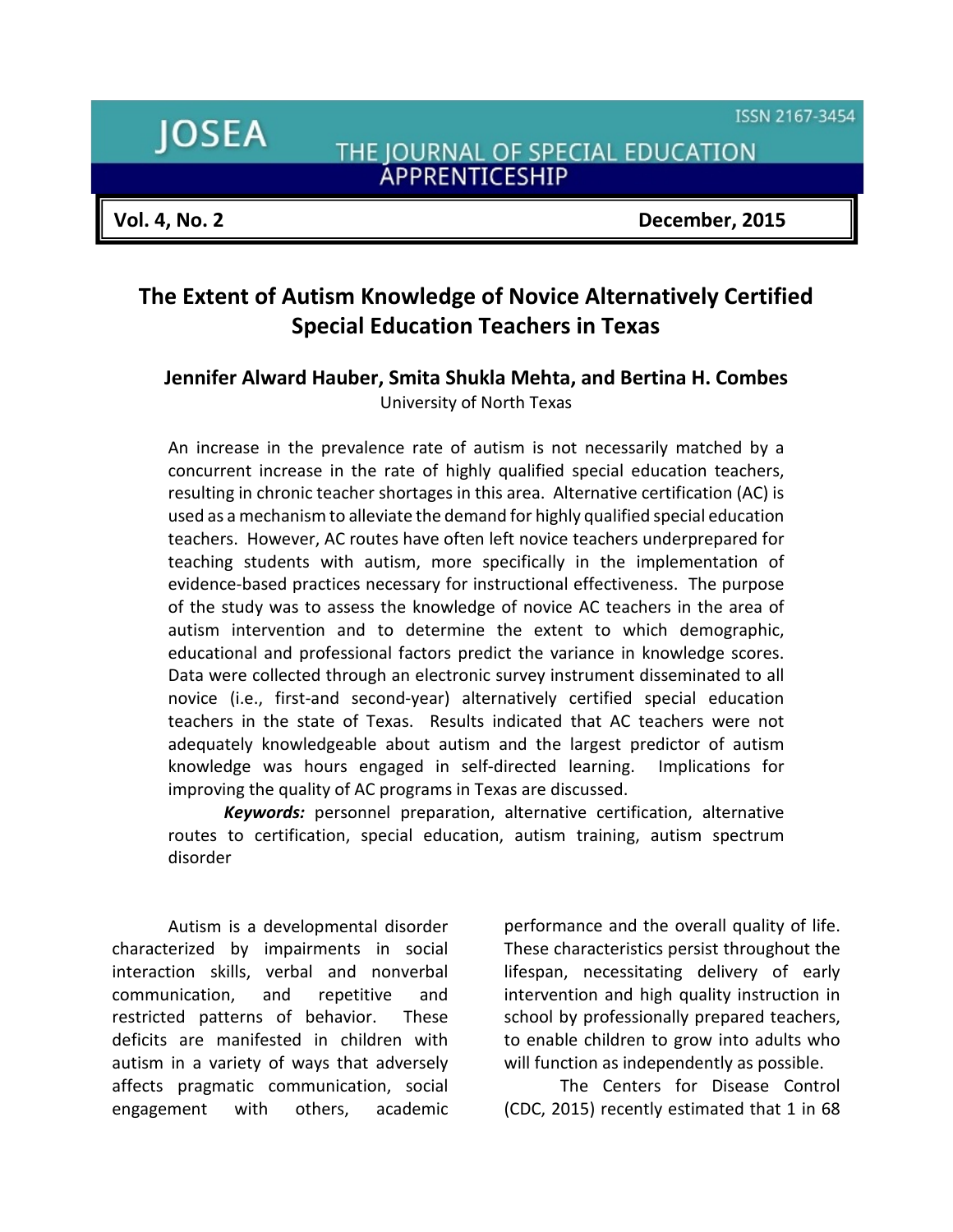children are diagnosed with autism. Autism is considered to be the fastest growing classification category for students receiving special education services in public schools (Ludlow, Keramidas, & Landers, 2007). Even in Texas, the prevalence rate appears to follow the national trend. During the 2014- 15 school year, the number of students diagnosed with autism  $(n = 49,799)$ surpassed the number of children with intellectual disabilities (n = 43, 228) to become the fourth largest special education classification category (Texas Education Agency, 2015). However, the increased prevalence rate for autism does not appear to parallel increases in the number of certified special education teachers needed to provide high quality educational services to students. In the 2014 school year, proportionate to 49,799 students with autism, there were only 2,336 traditionally certified (TC) and 4,350 alternatively certified (AC) special education teachers in Texas (Texas Education Agency, 2015), indicating a severe shortage in the number of trained teachers.

The Texas State Board for Educator Certification and the Texas Education Agency (TEA, 2013) indicated an increasing enrollment trend for AC or postbaccalaureate participants and a decreasing trend for TC participants in teacher preparation programs since 2006. Although there are basic requirements for special education AC programs in Texas, there is a tremendous variety in the nature and amount of training provided by each of these entities even though they are all approved by the state.

Texas requires that all educator preparation programs (EPP) adhere to specific requirements when developing an AC or TC program for general and special educators. TEA publishes and maintains the approved EPP list. AC programs are run by five entities including universities/colleges, education service centers (ESC), community colleges, local school districts or schools, or private organizations/businesses. The Texas Administrative Code §228.35 stated that all EPPs must provide preservice teachers with a minimum of 300 clock-hours of coursework and/or training (Texas Education Agency, 2008). At least six clockhours of coursework must be devoted to test preparation, a minimum of 30 clock-hours of field experience (of which 15 hours may be provided through electronic transmission or technology-based equipment), and 80 clockhours of coursework and/or training. The curriculum of each program must incorporate scientifically-based research which aligns with the Texas Essential Knowledge and Skills (TEKS; TEA, 2008). EPPs are free to choose how the remaining hours are divided. Finally, prior to the completion of the EPP and before becoming certified, individuals must complete all coursework or training.

Educator preparation programs provide field-based experiences in the form of an internship, student teaching, or clinical teaching. Student or clinical teaching lasts a minimum of 12 weeks whereas an internship lasts for one academic school year. A preservice teacher completing an internship must have at least two formal observations during the first semester followed by one formal observation during the second semester, whereas someone completing student or clinical teaching must have at least three observations during their 12 week assignment. These are the minimum requirements of the State with no specification regarding the quality of the training and the extent of preparedness of novice special education or autism teachers.

One of the major concerns in the preparation of teachers of students with autism is the lack of professional standards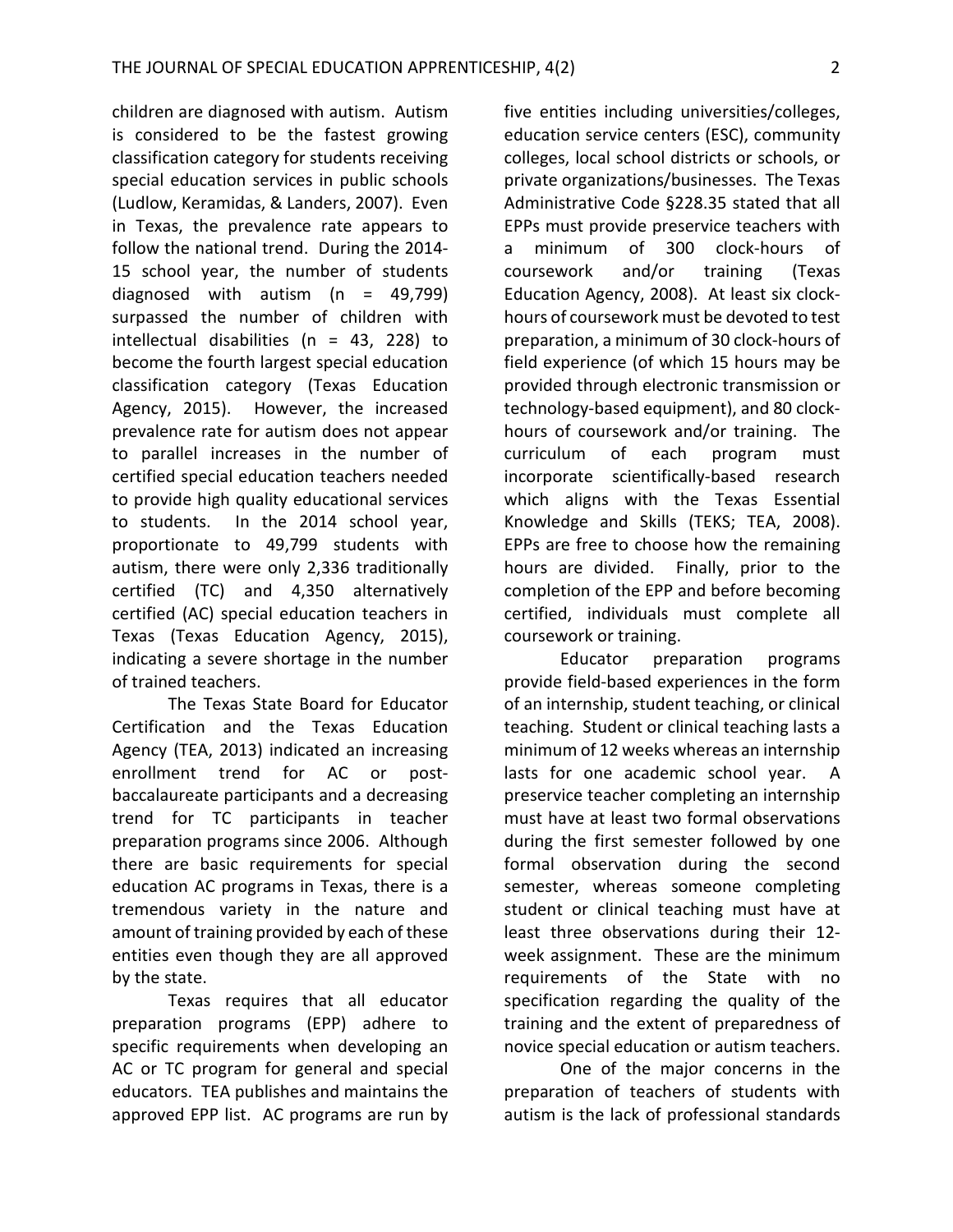regarding the quality and quantity of training (Scheuermann, Webber, Boutot, & Goodwin, 2003). Currently, certification trends support non-categorical licensure to encourage special educators to meet the needs of a wide variety of students. One of the problems with non-categorical licensure is that special education teachers may lack in-depth knowledge and competencies to work with categorical groups such as students with autism (Barnhill, Polloway, & Sumutka, 2010). The National Research Council (NRC, 2001) indicated that one of the weakest components of effective programming for children with autism is highly qualified personnel (p. 225). While personnel graduating from traditional teacher preparation programs may have received intensive coursework and supervised field experiences in teaching students with low or high incidence disabilities, they too may not have received advanced training in specific categories of disability (e.g., autism), making them vulnerable as first-year teachers. The challenges experienced by AC teachers are even greater especially when training is delivered through the fast-track with little or no supervised field experiences.

A fast-track AC program requires individuals to complete several weeks of training during the summer and obtain a teacher of record position for the adjacent school year (Darling-Hammond, 2009). Not all AC programs use the fast-track route; some are extremely similar to a traditional teacher preparation program (Humphrey & Wechsler, 2007) providing regular course work and field experiences. However, novice teachers certified through fast-track AC programs are underprepared to meet the unique needs of students with autism (Cascella & Colella, 2004; LeBlanc, Richardson, & Burns, 2009; Scheuermann et al., 2003; Simpson, Mundschenk, & Heflin,

2011) and more likely to resign compared to other special educators in the first three years of teaching (Robertson & Singleton, 2010).

As the number of students with autism rises throughout the United States, novice special education teachers, regardless of the certification route, need to be adequately prepared to meet the educational challenges of serving students with autism (Bellini, Henry, & Pratt, 2011). This is particularly true for novice teachers who are certified through alternate routes given that the majority of their training is focused on non-categorical special education programs and policies.

AC programs provide a means of entering the teaching profession without having to attend a traditional undergraduate teacher preparation program (Feistritzer, 2011). Many AC programs were developed to address the need to recruit and retain high quality teachers in urban areas (Ng, 2003; Schonfeld & Feinman, 2012) or accept challenging positions as in special education (Ng & Thomas, 2007; Rosenberg, Boyer, Sindelar, & Misra, 2007). Additionally, AC programs were established to increase the number of male and female minority teachers (May, Katsinas, & Moore, 2003). Because so many AC programs are created to meet the market demands of the local school districts, they vary tremendously in recruitment strategies and standards (Brindley & Parker, 2010). Many AC programs do increase the supply of classroom teachers, however, they are at risk for preparing candidates with little understanding of pedagogy, a lower set of skills in classroom and instructional management, and lack of knowledge of issues related to socio-academic development of students (Nagy & Wang, 2007).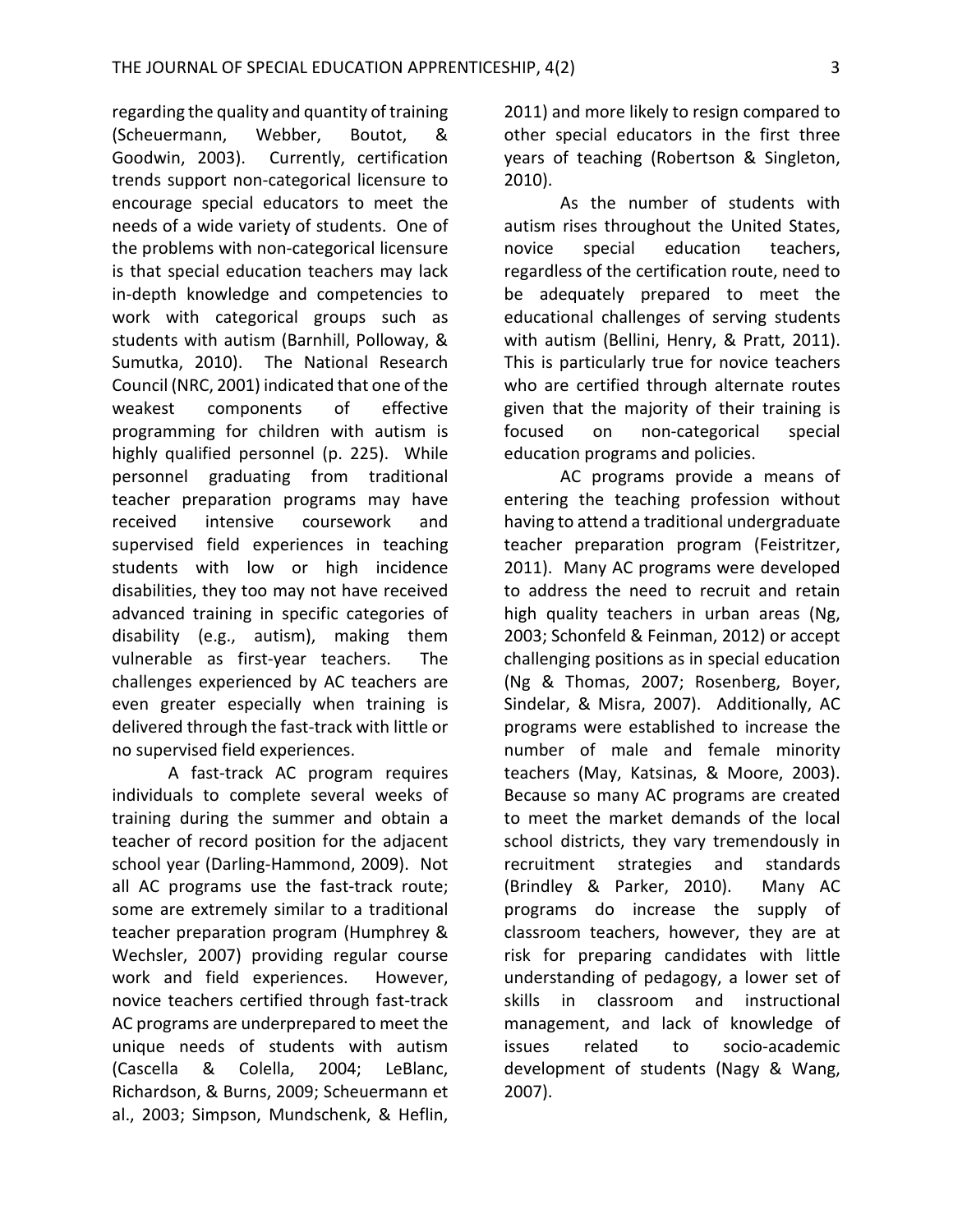Participants entering an AC program have vast life experiences and knowledge which enables them to access their previous learning and construct new knowledge as they progress through the program (Dai, Sindelar, Denslow, Dewey, & Rosenberg, 2007; Knowles, 1984). This belief constitutes the theoretical framework needed for understanding how candidates in AC programs learn new knowledge. This conceptualization assumes that teachers may self-direct new learning and apply previous learning based on current situational demands.

### **Theory of Adult Learning**

Andragogy as "the art and science of helping adults learn" (Knowles, 1984, p. 3) formed the theoretical framework for this study. Andragogy is based on five assumptions about adult learners: (a) knowledge of self which can direct own learning; (b) accumulated life experiences which can be drawn upon as a basis of learning; (c) learning needs that are directly related to changing social roles; (d) problemcentered learning with immediate application of knowledge; and (e) intrinsic motivation that advances their learning (Merriam, 2001, p. 5). Individuals draw upon previous life experiences in order to add and construct new knowledge for directly solving or alleviating immediate problems. This framework applies directly to AC program participants as they transition into teaching positions and use self-directed learning to solve immediate problems or to gain vital information needed for survival (e.g., understand why children with autism also have sensory disorders and how to effectively program for these deficits).

Based on these assumptions, Knowles, Holton, and Swanson (1998) created the andragogy in practice model for designing programs for adult learners. This framework describes external factors which

affect adult learning including: (a) goal and purpose of learning; (b) individual and situational differences; and (c) individual, societal, or institutional growth. The goals shape the learning experiences of individuals. As adults begin to learn and apply new knowledge, they experience individual growth which in turn leads to institutional and societal growth and improved outcomes for all concerned.

Learning specialized instructional skills necessitates intensive training and supervision, particularly for teaching students with autism, who are at a greater risk for social isolation and restrictive placement because of the nature of the disability. Due to the specific learning needs and characteristics of students with autism, it is vital that special education teachers are knowledgeable about the disorder and skilled in implementation of specific evidence-based practices (e.g., socialcommunication skills training, positive behavior supports, visual supports, etc.). Many novice special education teachers in fast-track AC programs, will most likely be underprepared to teach students with autism. This is because disseminating critical content knowledge and coaching teachers on pedagogical skills can be a daunting task even for established AC programs, let alone expedited programs (Darling-Hammond, Holtzman, Gatlin, & Heilig, 2005; McLeskey & Billingsley, 2008). Yet, this area has not received sufficient research attention beyond studies pertaining to the knowledge of multidisciplinary professionals.

The first published report of assessing the knowledge of individuals regarding autism was presented by Stone (1987). She had developed an instrument called The Autism Survey with 23-items, which was administered to professionals representing the fields of clinical psychology, pediatrics, school psychology, and speech-language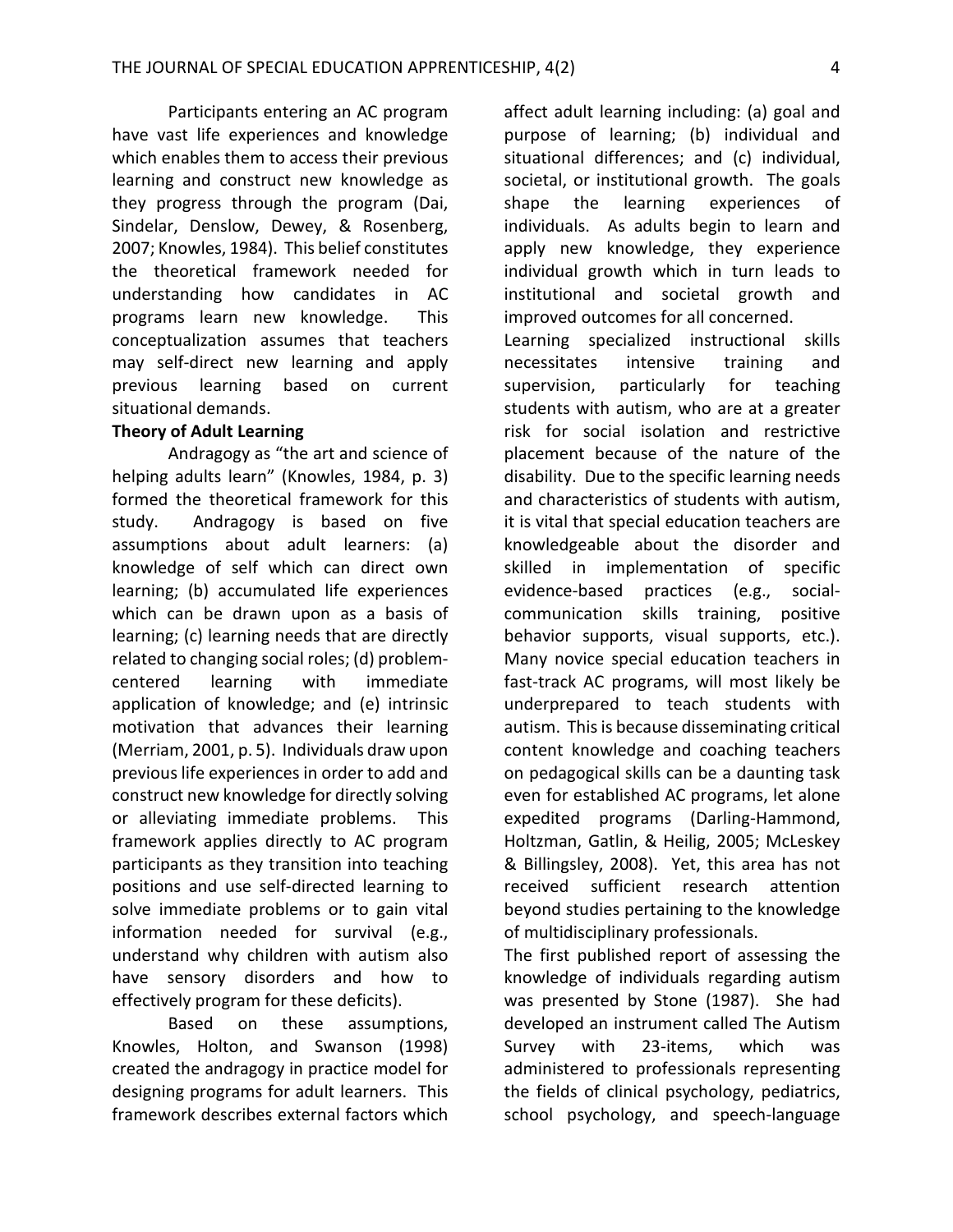pathology to assess their knowledge of and beliefs about autism. The results indicated that many of the personnel had misconceptions about autism such as not being able to differentiate it from other conditions like childhood schizophrenia. Results also indicated that many professionals such as pediatricians, clinical psychologists, and school psychologists perceived autism to be a temporary condition that could be cured while speechlanguage pathologists perceived it to be an emotional disorder.

Several replications or extensions of Stone's original research have assessed the knowledge of multidisciplinary professionals who work with individuals with autism (Cascella & Colella, 2004; Heidgerken, Geffkin, Modi & Frakey, 2005; Schwartz & Drager, 2008). An assessment of 82 speechlanguage pathologists (SLP) regarding their general knowledge of autism and communication disorder was conducted by Cascella and Colella (2004). Of all of the interventions, a majority of SLPs rated themselves as knowledgeable with regard to the social communicative approach and social stories. Although many of the SLPs indicated they had previous experiences working with students who had autism, a majority of them indicated being minimally to somewhat experienced in utilizing research-based interventions.

Replicating Stone's research with hospital personnel, including professionals employed by the Center for Autism and Related Disabilities (CARD), Heidgerken et al. (2005) measured the beliefs of 111 participants from a hospital at the University of Florida. They found that participants in this setting had more outdated beliefs about autism compared to participants employed at CARD. In general, most participants did not indicate a need either for additional

training for themselves, or for special education services for children with autism. In another study, Schwartz and Drager (2008) assessed the knowledge of 67 SLPs from 33 states throughout America. Their findings indicated that only 21% of SLPs believed impairments in social interactions were necessary for a diagnosis of autism. Although communication impairment is a crucial characteristic for the diagnosis of autism, 85% of the SLPs did not believe the student had to have a communication impairment to be diagnosed with autism. In general, the knowledge of SLPs regarding the characteristics of autism was greater than their knowledge about the diagnostic criteria.

Further, Bakare et al. (2009) utilized the Knowledge about Childhood Autism among Health Workers (KCAHW) questionnaire to assess the knowledge of autism of 134 healthcare workers in Nigeria. Results indicated that workers who had previous experience with children with autism had greater understanding of the nature of autism when compared to workers who had no previous experience. In addition, two predictor variables, age and experience of participants, appeared to be correlated to higher knowledge scores. Results showed that healthcare workers in their 40s and those who treated children in specialized areas such as psychiatric facilities had higher scores on the test of knowledge of autism.

Continuing this line of research, Igwe, Bakare, Agomoh, Onyeama, and Okonkwo (2010) administered the KCAHW to 300 final year undergraduate students attending the University of Nigeria and enrolled in the departments of medicine, nursing science, and psychology to assess their understanding of autism. Authors found that medical students were more likely to be knowledgeable about the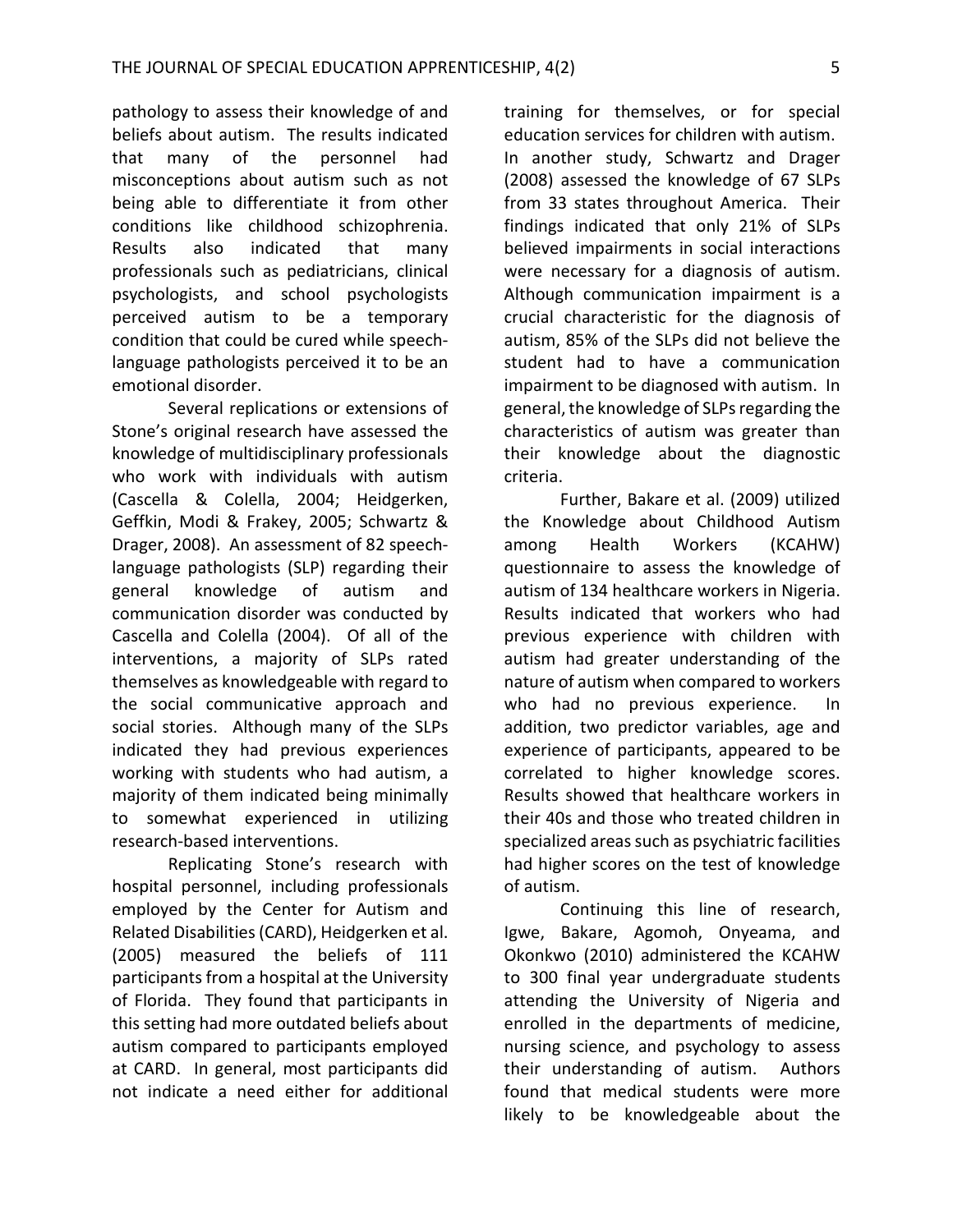characteristics of autism, followed by students in nursing and psychology. Knowledge of autism was directly correlated with both the number of weeks the undergraduates spent working with children with autism and the number of lecture hours attended. Higher durations for both were correlated with higher knowledge scores.

As is evident from a review of existing research, while the knowledge of multidisciplinary professionals regarding autism has been assessed, there are no studies that have specifically evaluated the knowledge of AC special education teachers in the area of autism.

### **Significance of the Study**

The state of Texas certified 13,668 general and special education teachers through AC routes during the 2007 school year, which was the highest number of persons certified through an alternate route in the country. Although there are basic requirements for special education AC programs in Texas, there is a tremendous variety in the nature and amount of training provided by each of these entities even though they are all approved by the state (data available from the authors upon request). Thus, it is difficult to determine which of these entities prepare highly qualified AC teachers and which of these routes are the most effective and efficient for delivering autism training. With AC being the predominant route to certification in Texas, it is crucial that the various entities continue to strengthen the quality of their programs each year. Thus, there is a need to study the relation between the extent of preparation by AC programs and the knowledge of AC teachers in the area of autism.

#### **Aim of the Study**

Even though it is common knowledge that there is a need for highly qualified teachers of students with autism, no studies

to date have assessed the autism knowledge of novice AC special education teachers in Texas. The aim of this study was to assess the knowledge of novice AC teachers in the area of autism education and to determine the extent to which demographic and training variables predict the variance in knowledge scores.

Professionals in the field state that teachers are considered to be novice during their first 3 years of teaching (Casey, Dunlap, Brister, & Davidson, 2011), whereas others pontificated that experience, not technical knowledge, determines teaching effectiveness (Darling-Hammond, 1997). For the purposes of this study, novice teachers had less than 3 years of teaching experience since receiving certification. The specific research questions were as follows:

- 1. To what extent are novice special education AC teachers knowledgeable about autism?
- 2. To what extent do age, credit hours of instruction, formal hours of instruction, amount of professional development, hours of self-directed learning, and number of students with autism predict the variance in knowledge scores of special education AC teachers?
- 3. What difference does delivery of instruction (i.e., online, face-to-face, or blended), previous autism experience, and current teaching assignment have on autism knowledge scores?

#### **Method**

### **Participant Recruitment**

Multiple strategies were utilized to recruit a large sample utilizing a population frame of all special education AC teachers in Texas. The TEA does not disseminate the names and contact information of individuals certified through the state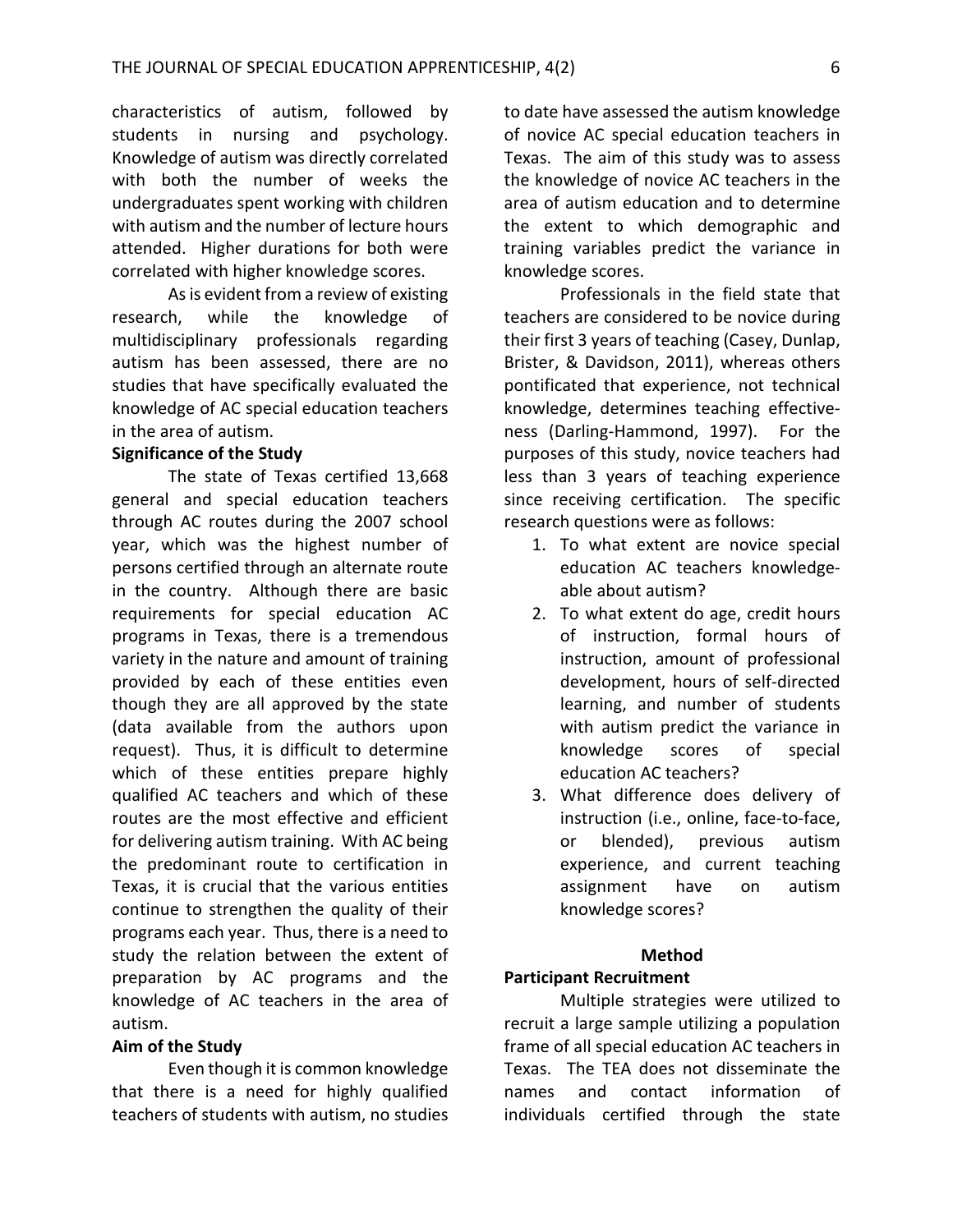programs for reasons of confidentiality, therefore other recruitment methods were utilized. First, 40 directors of approved AC programs in Texas offering special education certification, were contacted via e-mail. They were asked to forward the survey information including a URL link, to their recent graduates and participants who completed their AC program during the previous school year. Each person was contacted individually to recruit participants. The 700 individuals contacted in Texas consisted of the following: 40 directors of AC programs, 20 ESC autism consultants, 12 ESC AC program directors, 47 coordinators of post-baccalaureate programs at universities or colleges, 537 special education directors and 22 graduates of a post-baccalaureate program in Texas. The link to the survey was directly sent to them for completion with a request to forward it to other novice AC special educators. Furthermore, a message inviting novice AC teachers to participate in the study was posted on *ProjectShare*, a professional communication website for state-wide educators. Lastly, 21 messages were posted on Twitter and Facebook pages of AC programs or ESCs.

Several steps were taken to ensure a high response rate from participants. First, EPP directors were sent an e-mail 1-week prior to the dissemination of the survey to explain the purpose of the study, requirements of the participants, the source for obtaining the director's e-mail address, and to alert the directors that they would receive the survey shortly. Next, the initial link to the survey sent to the directors through e-mail included an explanation of the study, the target population of the study, the time needed to complete the survey, and the completion date of the study. E-mails with these components have been shown to increase the response rates of participants

(Fan & Yan, 2010; Kaplowitz, Lupi, Couper, & Thorp, 2012). A total of 6 follow-up e-mail notices were sent to AC program directors and autism consultants.

In addition, special education directors in the state of Texas were contacted three separate times in order to enlist their participation in forwarding the recruitment e-mail with the URL link to the questionnaire. Social media outlets were used three separate times as well. The questionnaire was disseminated via an Internet hyperlink for the survey hosted on Qualtrics, a web-based platform for creating and distributing questionnaires to potential participants.

**Sample.** Even though the TEA website documented 1800 novice special education AC teachers during that year, only 124 teachers responded to the questionnaire. However, 88 of these respondents did not meet the inclusion criteria due to: (a) not being novice teachers; (b) not having taught a student with autism during the last 2 school years; (c) not certified in Texas, or (d) not completed the entire questionnaire. Thus, only 36 novice special education AC teachers met the inclusion criteria and participated in the study.

### **Dependent Variable**

The dependent variable was the score on basic and factual knowledge of autism as tested through the questionnaire disseminated to and completed by the respondents.

*Instruments.* The 50-item questionnaire was modified from the *Knowledge about Childhood Autism among Health Workers* (KCAHW) instrument developed by Bakare et al. (2008). The adapted instrument with five sections took 20-30 minutes to complete.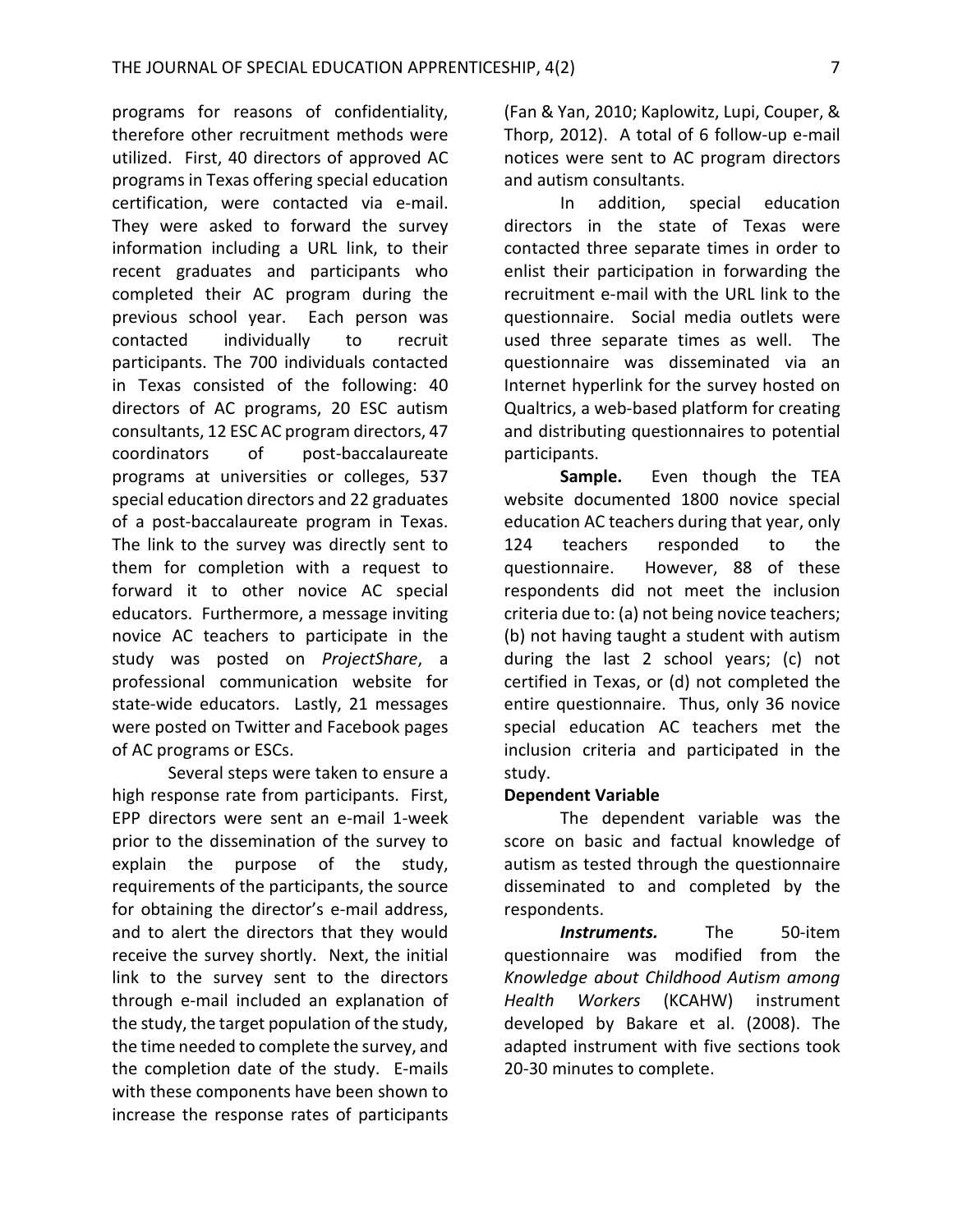*Section I.* The demographic data (items 5-7) included age, gender, and ethnicity.

*Section II.* The educational background (items 8-20) sought information regarding highest degree, the specialization area for each degree, name and type of the AC program, method of content delivery (i.e., online or face-to-face), previous coursework specific to autism, number of hours specific to autism provided by the AC program, number and types of professional development workshops taken after certification, graduate certificates and/or degrees pursued, and suggested changes to the AC program in relation to autism courses.

*Section III.* The professional background (items 21-29) included questions relating to the ESC region of the participant associated with professional development activities. In addition, participants were asked to identify the number of students with autism they taught during the previous two academic years and their past experience working with the population.

*Section IV.* This section addressed the knowledge of AC special education teachers regarding autism (items 30-47) and included true/false and multiple choice questions relating to the specific characteristics of autism. Specific wording of the questions was revised from the KCAHW (Bakare et al., 2008) to make it more precisely applicable to special education teachers.

*Section V.* The Texas Autism Supplement questions (items 48-50) related specifically to the supplement required by the state in all Admission, Review, and Dismissal (ARD) meetings of students diagnosed with autism. Topics in this section included type of daily schedule, extended school year service, and student-teacher

ratio, usually indicated on the supplement. In addition, participants were asked to identify evidence-based practices (EBPs) for teaching students with autism, from a list of popular teaching methods that included both EBPs delineated by the NAC (2009), and other methods (e.g., facilitated communication, gluten and casein free diet, and equine therapy) not considered to have empirical evidence of effectiveness.

Prior to dissemination, the questionnaire was e-mailed to nine experts in the field of autism spectrum disorders and teacher training to evaluate the content of the questionnaire. They were asked to review each question and state whether it should be kept, modified, or deleted with consideration to the purpose of the study. Five experts including Drs. Brenda Scheuermann, Michael Morrier, Dorthea C. Lerman, Amanda Boutot and Mirah J. Dow returned the questionnaire with recommendations. These modifications were subsequently incorporated in the final instrument before dissemination. The data collection period spanned 17 weeks from recruitment to termination of the web link that hosted the questionnaire.

### **Data Analysis**

Data were exported from Qualtrics to a computer hard drive for coding and entry into the SPSS software (IBM Statistics) for hypotheses testing. A descriptive analysis was conducted to provide information on the demographic background factors of participants. A multiple regression was performed using knowledge scores as the dependent variable and age, credit hours of instruction, formal hours of instruction, amount of professional development, hours of self-directed learning, and number of students with autism as the predictor variables. Variables that did not contribute to the variance in knowledge scores (e.g., age, formal credit hours of autism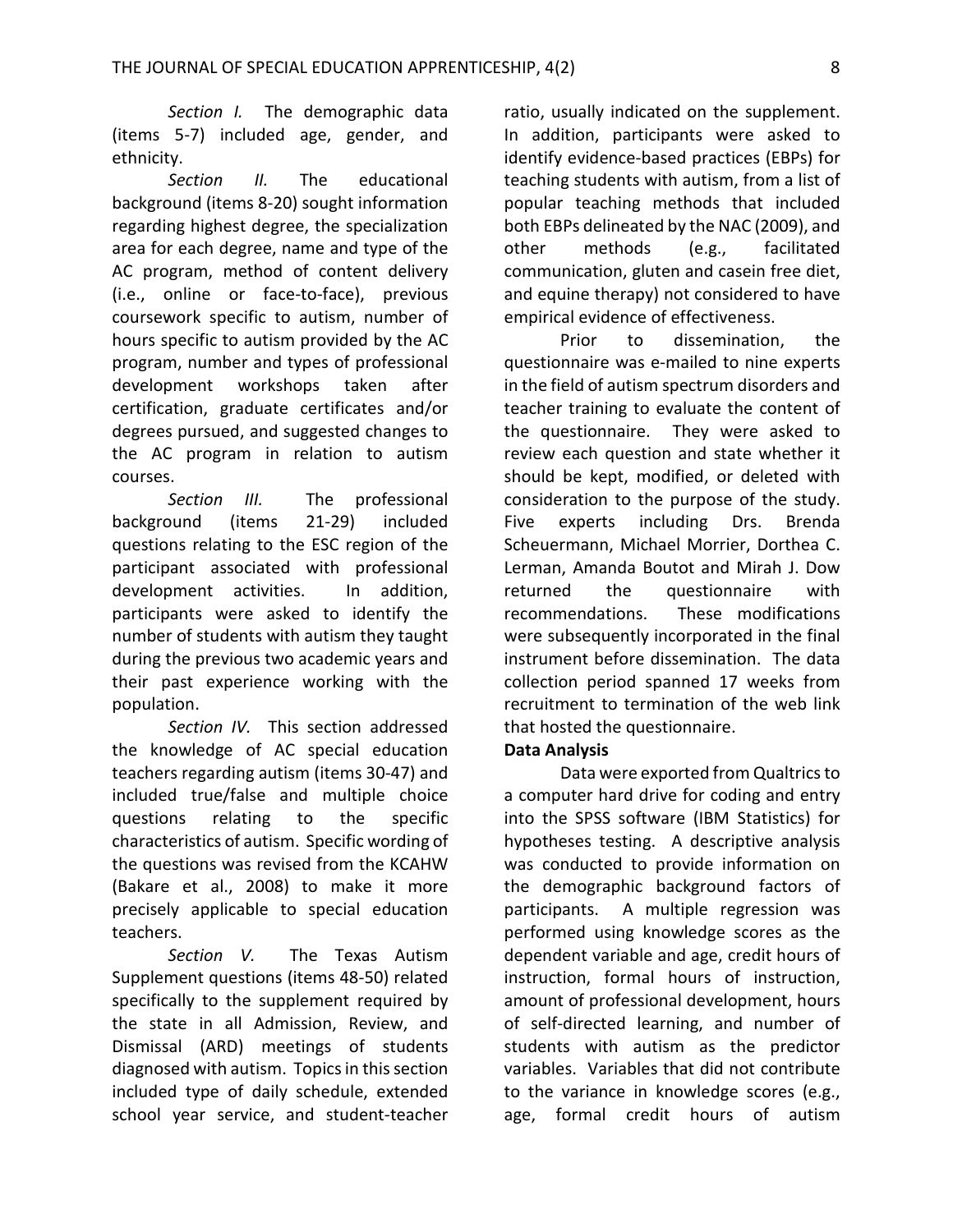instruction) were removed as predictor variables. In addition, in order to evaluate the difference between nominal and ordinal items on the questionnaire, a multi-way analysis of variance (ANOVA) was performed.

The multiple regression analysis involved beta (β) weights, *p* values, and squared structure coefficients to assist in the analysis of the results. By using beta weights, each variable's contribution to the overall variance of the regression model was identified (Courville & Thompson, 2001). Even though the use of *p* less than 0.05 is typical to determine statistical significance, comparing beta weights and squared structure coefficients along with *p* offers a more accurate depiction of the amount of the variance in the model as explained by each predictor. The use of both the structure coefficients and beta weights together assisted with determining the extent of variance was accounted for from the predictor variables. Effect sizes of the overall regression models were represented by  $R^2$  to explain the variance accounted for in the dependent variable by all of the independent variables (Thompson, 1992).

Question 18 on the questionnaire asked individuals to make three recommendations regarding how their program could have better prepared them to teach students with autism. Responses to this question were analyzed qualitatively. Open coding was conducted by classifying responses according to broad categories of recommendations (e.g., behavior management and evidence based practices).

### **Results**

# **Teacher Personal, Educational, and Professional Background Characteristics**

Demographic and professional background characteristics showed that thirty-six novice AC special education autism teachers completed to the questionnaire. Data showed that most were female (88.9%), of Caucasian descent (83%), had a Bachelor's degree (66.7%), and taught at an elementary (33.3%) or middle school (33.3%). Educational Service Centers (ESCs) in Texas represented the most common route to certification (47.2%), followed by universities (25%) and other institutions (25%). In fact, the highest response rates were received from ESC's Region IV (30.6%), Region X (19.4%), and Region XIII (27.8%). Only 22.4% indicated completing one to four university or college credit hour courses pertaining to autism.

Of the novice AC special education teachers certified through an ESC or a private entity, 16.7% reported 0 to 12 clock hours of autism instruction. Approximately, 22% reported no formal instruction in autism, whereas 19.4% received 1 to 3 hours and 27.8% received 4 to 6 hours of instruction. Data on the method of instructional delivery showed that 38.9% percent of the respondents took online classes, 38.9% utilized a blended format and 22.2% took face-to-face classes. The majority of the participants (83.3%) completed internships as teachers of record.

Regarding professional development in autism at school, 25% special education teachers reported attending no workshops, 25% attended 1 to 2 workshops, 16.7% attended 3 to 5 workshops, and 33.3% attended 6 or more workshops. Most participants (72.2%) reported being sent by their school districts to ESC trainings for professional development. However, 27.8% reported being sent by their school districts to different providers (e.g., state conference in autism) for professional development. In the quest to attain autism knowledge, about 90% of the respondents engaged in selfdirected learning. In fact, 58.3% devoted more than 6 hours, 22.3% spent 3 to 5 hours,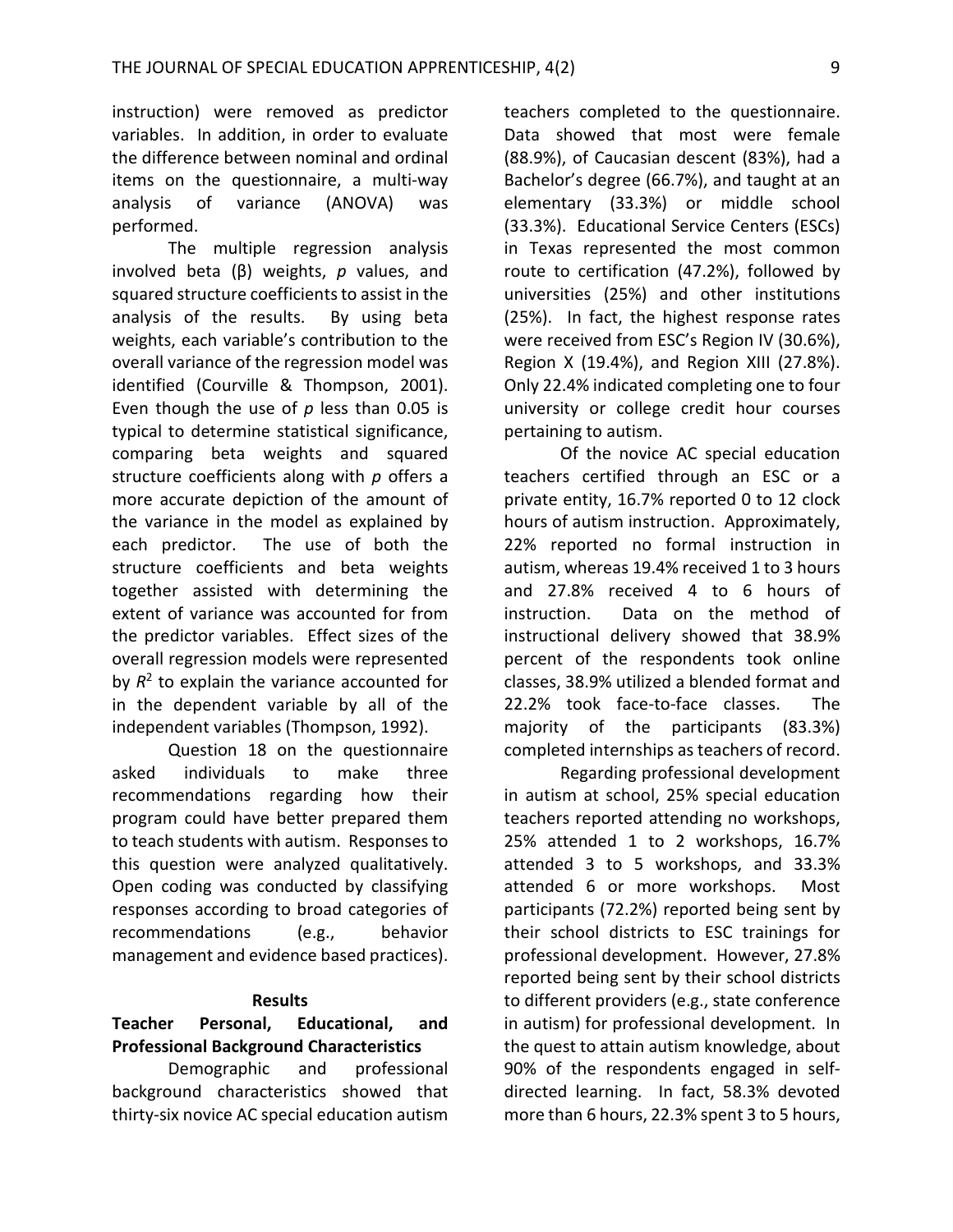and 13.9% spent 1 to 2 hours of self-directed learning in autism. Only two people reported engaging in 0 hours of self-directed learning.

Results also showed that AC special education teachers had taught between 1 to 11 students with autism during the previous 2 school years. A majority (58.4%) of them taught between two to five students, whereas 11.1% taught 9 to 10 students and 13.9% taught 11 or more students. Only 8.3% of the respondents taught one student with autism. When asked to describe their previous experiences with individuals with autism, 52.8% selected some type of experience but the remaining 47.2% had none. The grouped selections included previous experience as a paraprofessional (16.7%); as a friend, paraprofessional, and substitute teacher (11.1%); as a friend (5.6%) and a substitute teacher (5.6%); as a friend and substitute teacher (5.6%); as a parent, friend, and substitute teacher (2.8%); as a paraprofessional and substitute teacher (2.8%); and as a parent and substitute teacher (2.8%).

# **Extent of Autism Knowledge of Novice AC Special Education Teachers**

The autism knowledge of the novice AC special education teachers was assessed through Sections IV and V (items 30-50) of the questionnaire. The mean score was 61.53% (range, 0 to 91%) with a standard deviation of 20.22. One person scored 0. This score appears to be an outlier. The mean autism knowledge score excluding the 0 was 63.29% with a standard deviation of 17.50. Five respondents received scores in the 30s, four in the 40s, three in the 50s, six in the 60s, 12 in the 70s, three in the 80s, and two in the 90s. Overall, more participants (50.3%) scored between 60% and 79% and some (14%) between 80% and 99%. Thus, it appears that a majority of novice AC special education teachers indicated less than proficient knowledge about autism. Additionally, most respondents (88.9%) knew that the Texas Autism Supplement was required by the state for ARD meetings, however, four (11.1%) were unaware of the same.

# **Variables that Predict Autism Knowledge of Novice AC Special Education Teachers**

Multiple regression models were generated using the dependent (i.e., autism knowledge scores) and the independent (predictor) variables (i.e., demographic, educational, and professional backgrounds of the novice AC teachers). The entire regression model (*R*2) explained approximately 52% of the variance. Negative beta weights for age, students with autism, and professional development indicated smaller units of change with regard to the respondents' autism knowledge scores. The hours of self-directed learning resulted in the largest beta weight ( $\beta$  = .565), the largest squared structure coefficient (*rs* 2= .780), and statistical significance (*p* = .009). In other words, the duration of time that respondents devoted to self-directed learning emerged as the largest predictor of autism knowledge (see Table 1)

A multi-way ANOVA was conducted with the autism knowledge score as the dependent variable with delivery of instruction (i.e., on-line or face-to-face), type of previous experience with individuals with autism, and current teaching assignment as the independent variables. The multi-way ANOVA and the partial eta-squared  $(n^2)$ revealed that 33% of the variance was explained by the respondents' previous experiences with an individual with autism. In addition, 17% of the variance was explained by the interaction effect of instructional delivery and current teaching assignment. These results were not statistically significant due to the small sample size. The effect size  $(n^2)$  denoted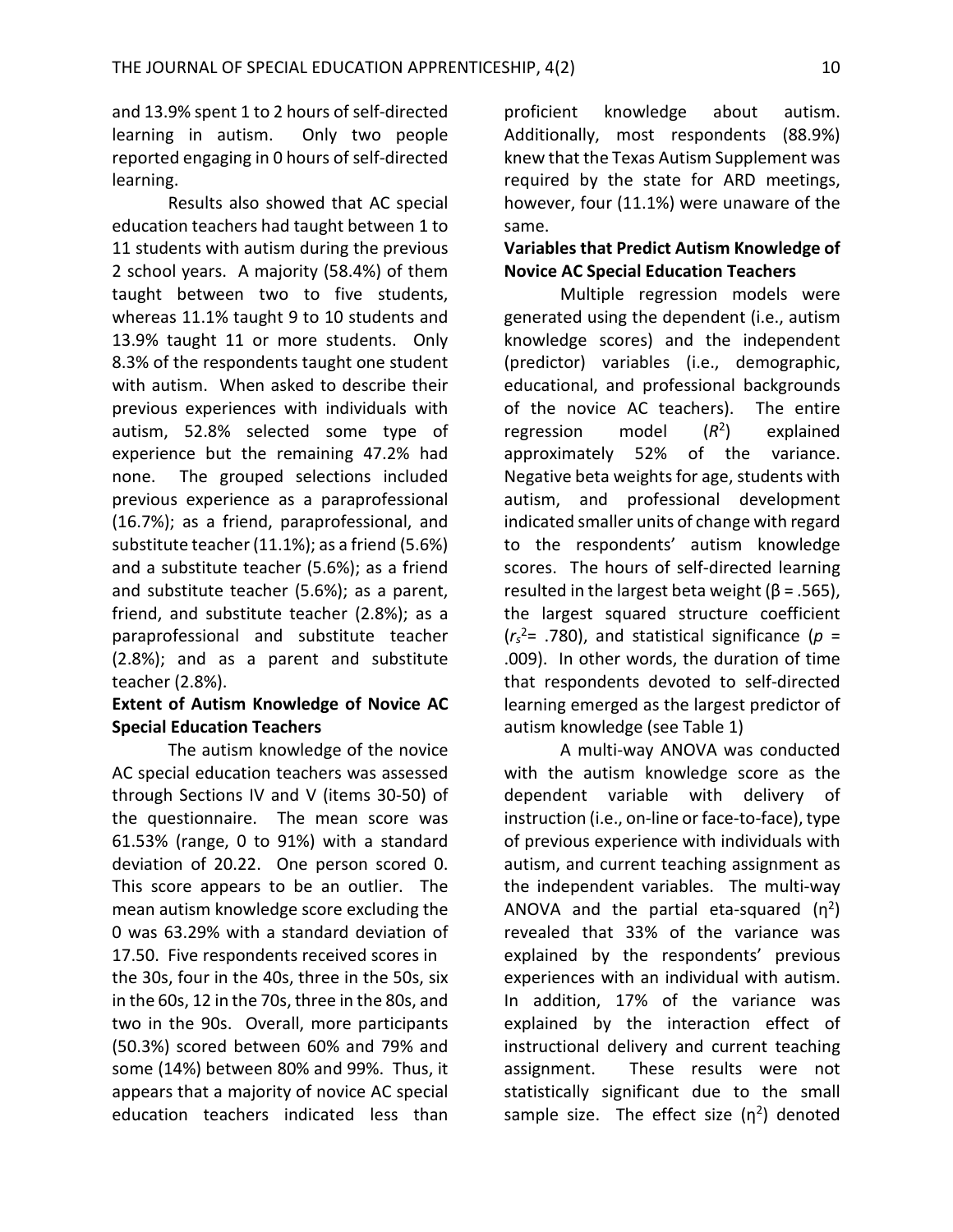practical significance between the groups, even though the sample size did not support statistical significance, however, the effect sizes were high (Cohen, 1992).

In general, the interaction effects showed that current life skills teachers in a self-contained setting who took blended classes (i.e., some online, some face-to-face) in the AC program, displayed the lowest autism knowledge scores in spite of previous experience as substitute teachers or paraprofessionals. Interestingly, instruction through blended classes and previous

experience as substitute teachers did not seem to matter if for those who were parents of children with autism because they attained the highest autism knowledge scores. While attending only to the method of instructional delivery, respondents who took face-to-face classes had the smallest amount of variance in their knowledge scores (range, 70% to 79%). However, these respondents had higher autism knowledge scores if they had previous experience as paraprofessionals or substitute teachers.

*Table 1: Beta Weights, Squared Structure Coefficients, and Significance Levels for Personal, Educational, and Professional Background*

| Variable                        | β       | $r_s^2$ | Р       |
|---------------------------------|---------|---------|---------|
| Age                             | $-.198$ | .013    | .286    |
| <b>Students with Autism</b>     | $-.048$ | .005    | .785    |
| <b>Credit Hours</b>             | .080    | .020    | .666    |
| <b>Formal Hours</b>             | .053    | .020    | .771    |
| <b>Professional Development</b> | $-.177$ | .122    | .430    |
| Hours of Self-directed Learning | .565    | .780    | $.009*$ |

*Note.* \* indicates variable's statistically significance for *p* < .01.

# **Changes in AC Programs Recommended by Participants**

Respondents were asked an open-ended question to identify three changes they would suggest to their AC programs for improving their knowledge regarding autism. The qualitative data indicated that the highest number of respondents recommended training for implementing evidence-based practices (e.g., applied behavior analysis, visual schedules, etc.) and skills in classroom and behavior management. In addition, respondents wanted to receive more handson experiences with students with autism, have specific training related to designing IEP goals and objectives, and learn techniques for including students in general education environments. Lastly, several respondents asked for specific training in floor time, the Picture Exchange Communication System (PECS), sensory integration, direct teaching, and social stories.

### **Discussion**

The purpose of this study was to assess the autism knowledge of novice AC special education teachers to determine the extent to which demographic, educational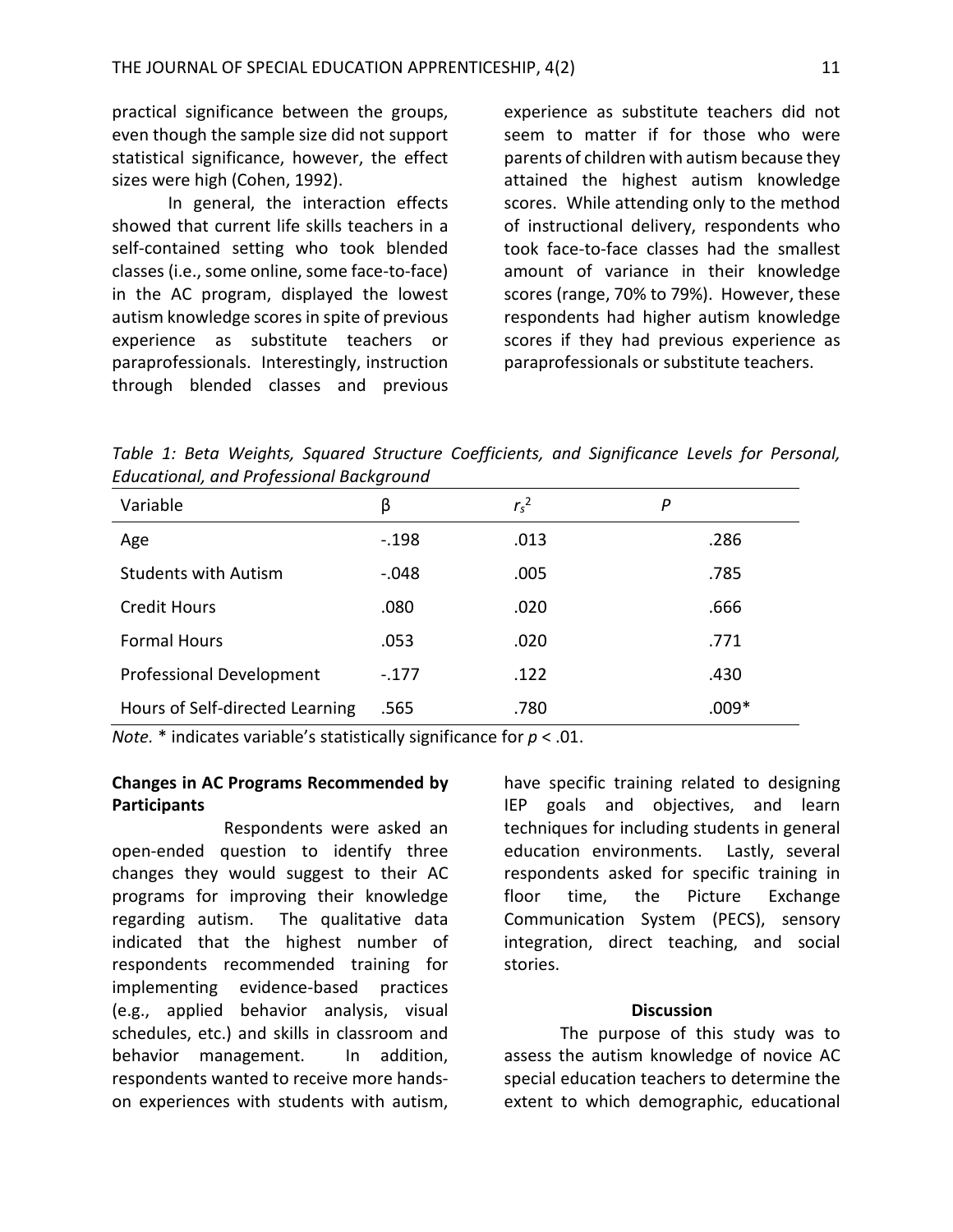and professional factors predicted the variance in scores. Overall, demographic data showed that a majority of the respondents were female and taught in a suburban or rural area but not at a Title I school. These findings differ from previous findings where urban areas employed higher number of male teachers (Dai et al., 2007; Ng, 2000; Rosenberg et al., 2007; Schonfield & Fienman, 2012). In this study, participants ranged in age from 18 to 57 years, with most (81%) between 23 to 42 years, as was shown in Rosenburg's (2007) sample.

In this study, a power analysis (G\*Power) was conducted to identify the number of respondents needed for utilizing parametric statistics. The small sample size is a threat to external validity and the results should be interpreted with caution. They cannot be generalized to the overall population of novice AC special education teachers; however if they could be, results would have depicted that the majority had low to average autism knowledge scores (range, 60% and 89%) with 13 (33.6%) in the poor range (30-57%) as per university standards.

Overall, the findings showed that the mean autism knowledge score (61.3%) of novice AC special education teachers was slightly lower than the mean score of 63% earned by healthcare workers in Nigeria (Bakare et al., 2009), but higher than the mean score of 56% earned by undergraduate medical, nursing, and psychology students in Nigeria (Igwe et al., 2010). While 44.5% of novice AC special education teachers received four or more hours of instruction, 41.4% received less than three or less hours of instruction in autism and inadequately prepared to teach these students. This is troubling because teachers of students with autism must be particularly knowledgeable regarding implementation of evidence-based practices

(Simpson, Mundschenk, & Heflin, 2011). The implication is that AC special education teachers in Texas need to be better prepared in order to effectively teach this population, especially given the steadily increasing prevalence rate. During the 2014-15 school year, 49,799 students with ASD surpassed the rate of 43,228 children diagnosed with intellectual disabilities (TEA, 2015).

Previous research by Morgan and colleagues (1994) and Kretlow, Wood, and Cooke (2009) has demonstrated the effectiveness of peer coaching for improved performance of inservice teachers of students with special needs. AC programs in the state of Texas need to incorporate supervised teaching experiences as an integral component of professional development for sustained outcomes for both, teachers and students with autism. The current sample accrued more hours of teaching than is typical through clinical student teaching; however, it is not clear whether any of these teachers were supervised by peers or mentors skilled in implementation of evidence-based practices for individuals with autism.

When evaluating the extent to which personal, educational, and professional background factors predict autism knowledge scores, in this study, only one predictor, the amount of self-directed learning, demonstrated statistical significance. Seventy-five percent of the respondents received professional development but only 33% attended six or more workshops and 88.9% respondents engaged in self-directed learning. Respondents who spent more than 5 hours in self-directed learning were more likely to be moderately knowledgeable about autism. While the theory that self-directed learning is likely to increase basic knowledge, results showed that it may increase knowledge but is unlikely to increase highly specialized skills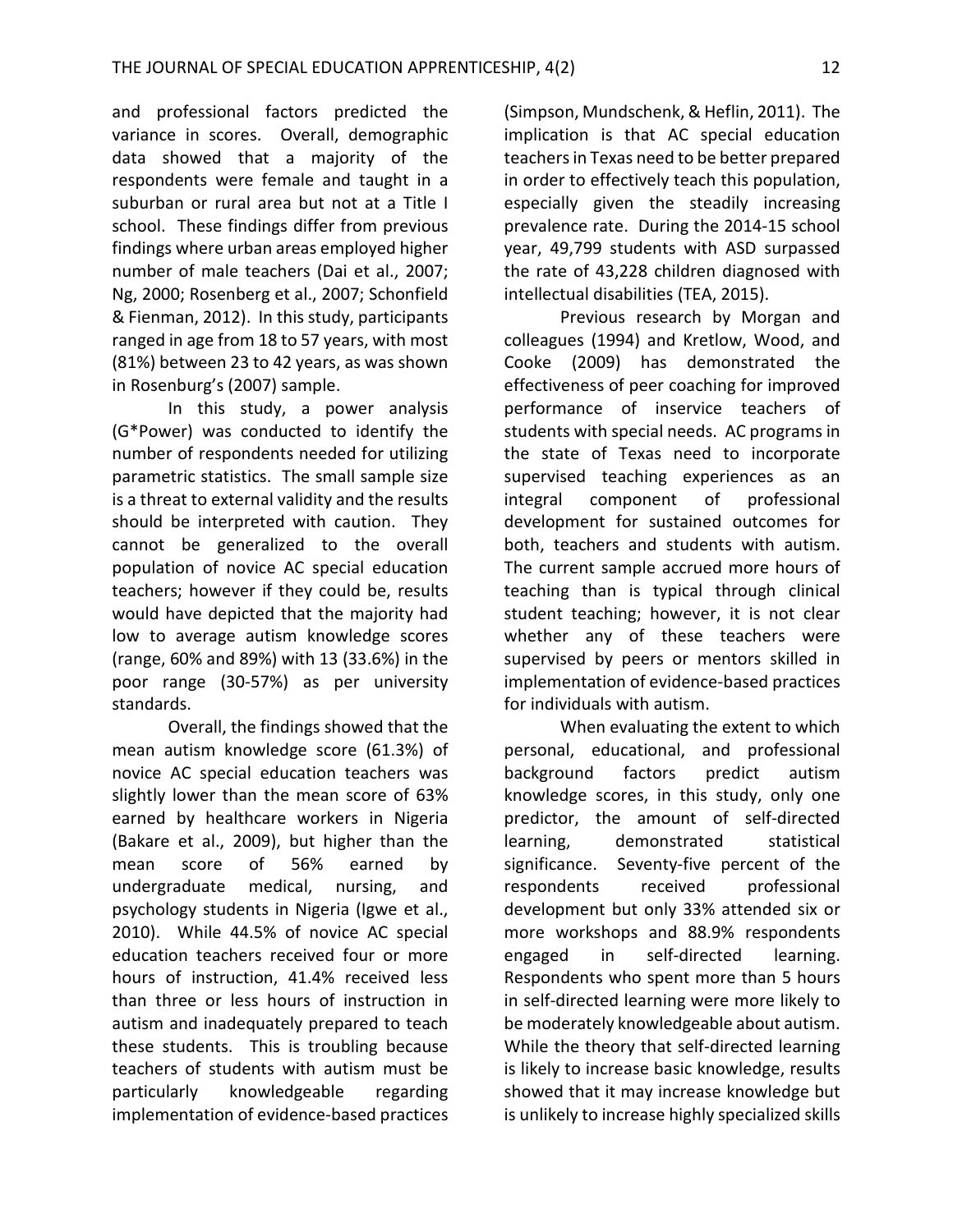(e.g., EBPs) that are crucial for improving student outcomes (Bellini, Henry, & Pratt, 2011; Morrier, Hess, & Hefflin, 2010; Schuermann, Webber, Boutot, & Goodwin, 2003). This lack of specific preparation leaves novice teachers vulnerable to the demands placed on them and are more likely to leave the profession within five years of employment (Barnhill et al., 2010; NRC, 2001) unless inservice and on-the-job coaching are provided (Kretlow & Bartholomew, 2010).

# **Implications for Policy and Practice**

Given that AC programs are here to stay and that less qualified autism teachers are at-risk for failing or leaving the profession, AC programs in Texas need to: (1) provide basic and core content in autism to increase the knowledge of novice teachers on the characteristics and needs of students; (2) demonstrate instructional strategies that are considered to be evidence-based practice, and (3) specifically focus on the Texas Autism Supplement. AC programs need to provide frequent and quality hands-on experiences through a clinical internship to ensure that teachers are knowledgeable about autism and possess basic skills in effective instructional strategies. Higher levels of autism knowledge will not only increase the probability of serving this population more effectively but also improve teacher retention.

While novice AC special education teachers tend to receive most of their training prior to becoming certified, it appears that the responsibility of continuous professional development is in the purview of public school districts who hire these teachers. School districts must provide extensive well-designed induction training (Brownell, Sindelar, Kiely, & Danielson, 2010) with ongoing professional development in the area of autism if they intend to

retain special education teachers. In addition, since most school districts provide professional development workshops that are topic specific, school districts should provide an array of workshops pertaining to the use of evidence-based practices for students diagnosed with autism (Scheuermann et al., 2003).

# **Limitations of the Study**

The low survey response rate, despite the intensity of recruitment effort, is a limitation. The low response rate could be attributed to lack of desire on part of the directors of the AC programs to disseminate the survey link to their graduates. When contacted, many AC program directors expressed various types of concerns related to the topic of study. Some directly refused to forward the questionnaire link to their program participants.

One AC director of a very large program suggested that the research questions should be changed and should include assessment of autism knowledge of all teachers, not just of novice AC special education teachers. This director said that by focusing exclusively on novice AC special education teachers, the investigation aimed to identify potential problems with AC programs. Frequent electronic communication and in-person meetings did not appear to make a difference. This sentiment was echoed by several other AC program directors as well.

Second, the survey was distributed by invitation e-mail with the URL link close to the end of the school year. Data were collected for a period of 17 weeks and ended 2 weeks after school reopened for the new academic year. The timing might account for the low response rate (i.e., summer instead of spring or fall). Finally, even though the survey was distributed statewide, mainly teachers from three regional ESCs responded, suggesting that results may not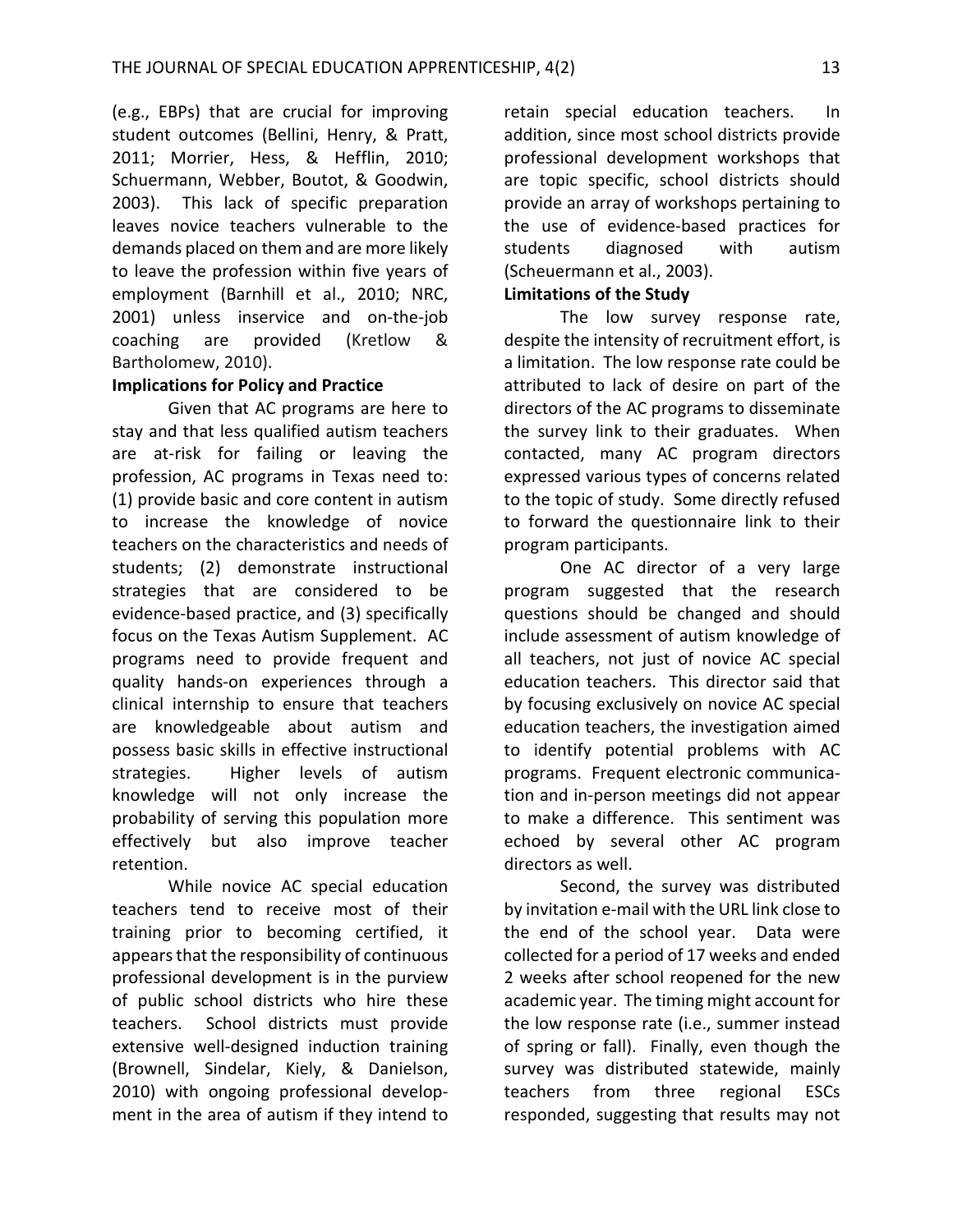generalize to all the teachers in the state of Texas. Continuing this line of research with novice and veteran AC special education teachers is recommended for obtaining a complete assessment of their knowledge scores on autism.

### **References**

- Bakare, M. B., Ebigo, P. O., Agomoh, A. O., Eaton, J., Onyeama, G. M., Okonkwo, K. O., Onukwe, J. U., Igwe, M. N., . . . & Aguocha, C. M. (2009). Knowledge about childhood autism and opinion among healthcare workers on availability of facilities and law caring for the needs and rights of childhood autism and other developmental disorders in Nigeria. *BMC Pediatrics*, *9*, 1-13. doi:10.1186/1471-2431/9/12
- Bakare, M. O., Ebigo, P. O., Agomoh, A. O., & Menkiti, N. C. (2008). Knowledge about autism among health workers (KCAHW) questionnaire: Description, reliability, and internal consistency. *Clinical Practice and Epidemiology in Mental Health*, *4*, 1- 8. doi:10.1186/1745-0179-4-17
- Barnhill, G. P., Polloway, E. A., & Sumutka, B. (2010). A survey of personnel preparation practives in autism spectrum disorders. *Focus on Autism and Other Developmental Disabilities*.

doi:10.1177/1088357610378292 Bellini, S., Henry, D., & Pratt, C. (2011). From intuition to data: Using logic models to measure professional development outcomes for educators working with students on the autism spectrum. *Teacher Education and Special Education*, *34*, 37-51.

doi:10.1177/0888406410384153

Brindley, R., & Parker, A. (2010). Transitioning to the classroom: Reflections of second-career teachers during the induction year. *Teacher and Teaching: Theory and Practice*, *16*, 577-594. doi:10.1080/13540602.2010.507967

- Brownell, M. T., Sindelar, P. T., Kiely, M. T., & Danielson, L. C. (2010). Special education teacher quality and preparation: Exposing foundations, constructing a new model. *Exceptional Children*, *76*, 357-377. doi: 10.1177/001440291007600307
- Cascella, P. W., & Colella, C. S. (2004). Knowledge of autism spectrum disorders among connecticut speech language pathologists. *Focus on Autism and Other Developmental Disabilities*, *19*, 245-252. doi:10.1177/1088357604019004060 1
- Casey, P., Dunlap, K., Brister, H., & Davidson, M. (2011). I only wish I'd known: Voices of novice alternatively certified special education teachers. *International Journal of Special Education*, *26*, 182-190. Retrieved from [http://files.eric.ed.gov/fulltext/EJ92](http://files.eric.ed.gov/fulltext/EJ921206.pdf) [1206.pdf](http://files.eric.ed.gov/fulltext/EJ921206.pdf)
- Centers for Disease Control. (2015). *Facts about ASDs*. Retrieved from [http://www.cdc.gov/ncbddd/autism](http://www.cdc.gov/ncbddd/autism/facts.html) [/facts.html](http://www.cdc.gov/ncbddd/autism/facts.html)
- Courville, T., & Thompson, B. (2001). Use of structure coefficients in published multiple regression articles: β is not enough. *Educational and Psychological Measurement*, *61*, 229-248. doi:10.1177/0013164401612006
- Dai, C., Sindelar, P. T., Denslow, D., Dewey, J., & Rosenberg, M. S. (2007). Economic analysis and the design of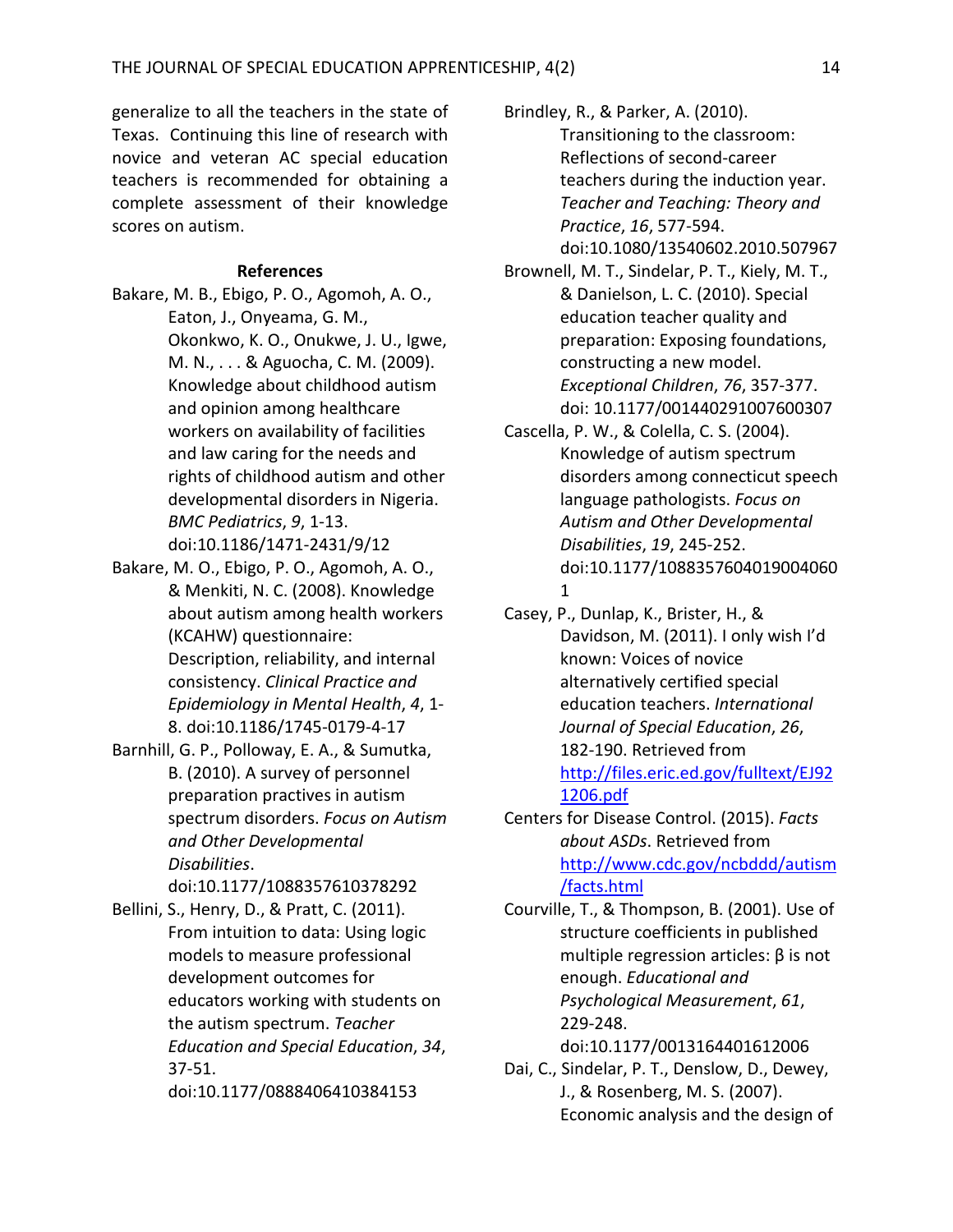alternative-route teacher education programs. *Journal of Teacher Education*, 58, 422-439. doi:10.1177/0022487107306395 Darling-Hammond, L. (1997). *Doing what matters most: Investing in quality teaching*. New York: National Commission on Teaching and America's Future. Retrieved from http://nctaf.org/wpcontent/uploads/DoingWhatMatters Most.pdf

- Darling-Hammond, L. (2009). Educational opportunity and alternative certification: New evidence and new questions. *Standard Center for Opportunity Policy in Education: Policy Brief, 1,* 1-12.
- Darling-Hammond, L., Holtzman, D. J., Gatlin, S. J., & Heilig, J. V. (2005). Does teacher preparation matter? Evidence about teacher certification, Teach for America, and teacher effectiveness. *Education Policy Analysis Archives*, *13*(42), 2. Retrieved from [http://epaa.asu.edu/ojs/article/view](http://epaa.asu.edu/ojs/article/view/147/273) [/147/273](http://epaa.asu.edu/ojs/article/view/147/273)
- Fan, W., & Yan, Z. (2010). Factors affecting response rates of the web survey: A systematic review. *Computers in Human Behavior, 26*, 132-139. doi:10.1016/j.chb.2009.10.015
- Federal Committee on Statistical Methodology. (2001). *Measuring and reporting sources of error in surveys.* Retrieved from [http://www.fcsm.gov/01papers/SP](http://www.fcsm.gov/01papers/SPWP31_final.pdf) [WP31\\_final.pdf](http://www.fcsm.gov/01papers/SPWP31_final.pdf)
- Feistritzer, C. E. (2011). *Profile of teachers in the U.S. 2011*. Washington, DC: National Center for Education Information. Retrieved from [http://www.edweek.org/media/pot](http://www.edweek.org/media/pot2011final-blog.pdf) [2011final-blog.pdf](http://www.edweek.org/media/pot2011final-blog.pdf)

Heidgerken, A. D., Geffken, G., Modi, A., & Frakey, L. (2005). A survey of autism knowledge in a health care setting. *Journal of Autism and Developmental Disorders*, *35*, 323- 330. doi:10.1007/s10803-00503298 x

- Humphrey, D., & Wechsler, M. (2007). Insights into alternative certification: Initial findings from a national study. *Teachers College Record, 109*, 483- 530.
- Igwe, M. N., Bakare, M. O., Agomoh, A. O., Onyeama, G. M., & Okonkwo, K. O. (2010). Factors influencing knowledge about childhood autism among final year undergraduate medical, nursing, and psychology students of University of Nigeria, Enugu state, Nigeria, *Italian Journal of Pediatrics, 36*, 1-7.
- Individuals with Disabilities Education Improvement Act (2004). HR1350. Retrieved from [http://idea.ed.gov/explore/view/p/,](http://idea.ed.gov/explore/view/p/,root,statute)

[root,statute](http://idea.ed.gov/explore/view/p/,root,statute)

- Kaplowitz, M. D., Lupi, F., Couper, M. P., & Thorp, L. (2012). The effect of invitation design on web survey response rates. *Social Science Review, 30*, 339-349.
	- doi:10.1177/0894439311419084
- Knowles, M. S. (1984). *The modern practice of adult education: From pedagogy to andragogy* (2nd ed.). New York, NY: Cambridge Books.
- Knowles, M. S., Holton, E., III, & Swanson, R. (1998). *The adult learner* (5th ed.). Houston, TX: Gulf.
- Kretlow, A. G., & Bartholomew, C. C. (2010). Using coaching to improve the fidelity of evidence-based practices. *Teacher Education and Special Education, 33*, 279-299. doi:10.1177/0888406410371643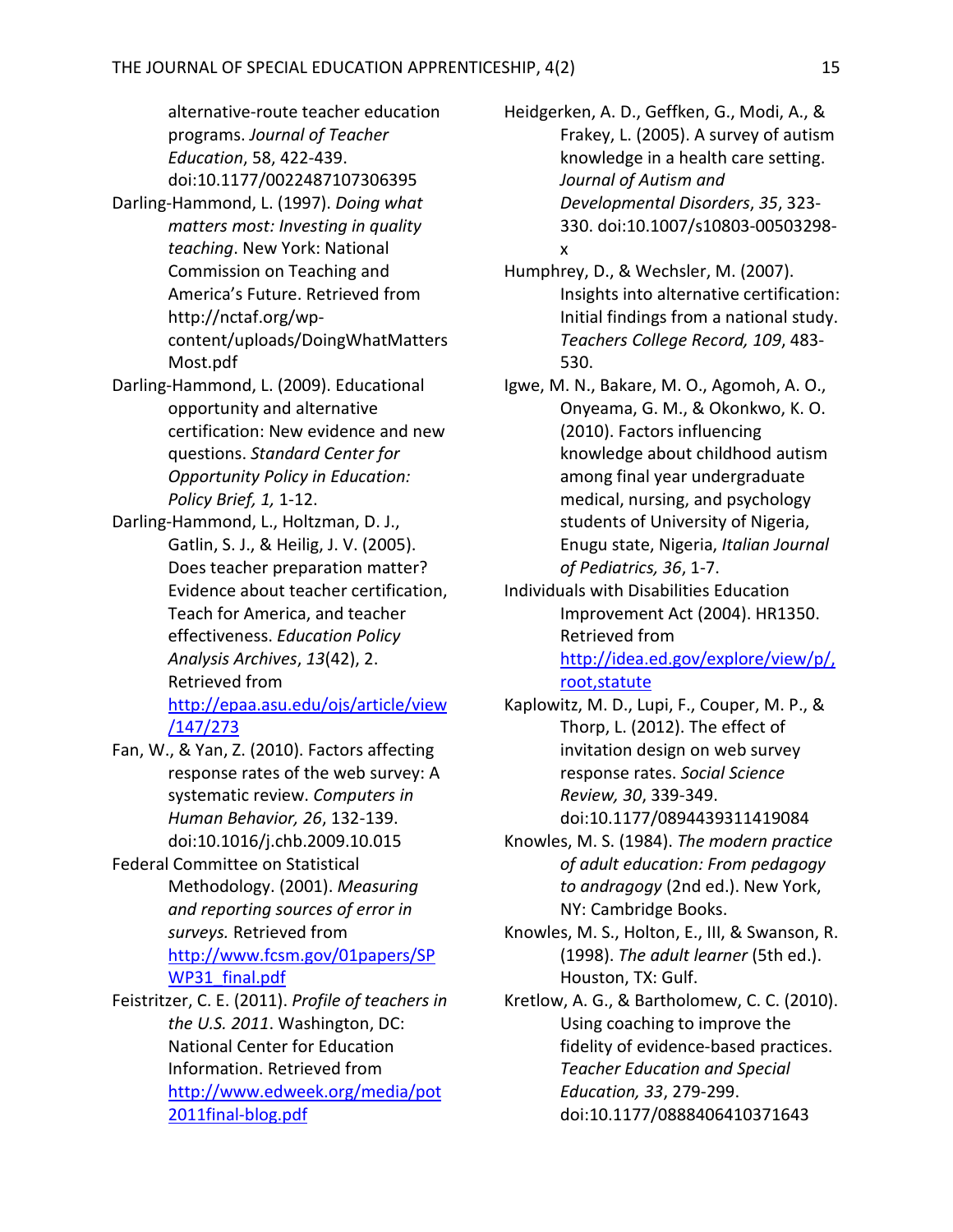- Kretlow, A. G., Wood, C. L., & Cooke, N. L. (2009). Using in-service and coaching to increase kindergarten teachers' accurate delivery of group instructional units. *Journal of Special Education, 33,* 279-299*.* doi:10.1177/0022466909341333
- LeBlanc, L. A., Richardson, W., & Burns, K. A. (2009). Autism spectrum disorders and the inclusive classroom: Effective training to enhance knowledge of ASD and evidencebased practices. *Teacher Education and Special Education*, *32*, 166-179. doi:10.1177/0741932507334279
- Ludlow, B. L., Kermidas, C. G., & Landers, E. J. (2007). Project STARS: Using desktop conferencing to prepare autism specialists at a distance. *Rural Special Education Quarterly, 26*, 27-35
- May, P. B., Katsinas, S. G., & Moore, L. (2003). Alternative teacher certification programs and Texas community colleges. *New Directions for Community Colleges*, *121*, 67-78.
- McLeskey, J., & Billingsley, B. S. (2008). How does the quality and stability of the teaching force influence the research-to-practice gap? *A perspective on the teacher shortage in special education. Remedial* and Special Education, *29*, 293-305. doi:10.1177/0741932507312010
- Merriam, S. B. (2001). Andragogy and selfdirected learning: Pillars of adult learning theory. *New Directions for Adult and Continuing Education*, *89,* 1-13.
- Morgan, R. L., Menlove, R., Salzberg, C. L., & Hudson, P. (1994). Effects of peer coaching on the acquisition of Direct Instruction skills by low-performing teachers. *Journal of Special*

*Education, 28,* 59-76. doi:10.1177/002246699402800105

- Morrier, M. J., Hess, K. L., & Heflin, L. J. (2010). Teacher training for implementation of teaching strategies for students with autism spectrum disorders. *Teacher Education and Special Education*. doi:10.1177/0888406410376660
- Nagy, C. J., & Wang, N. (2007). The alternate route teachers' transition to the classroom: Preparation, support, and retention. *NASSP Bulletin*, *91*, 98-113. doi:10.1177/0192636506299153
- National Research Council. (2001). *Educating children with autism.* Washington, DC: National Academy Press.
- Ng, J. C. (2003). Teacher shortages in urban schools the role of traditional and alternative certification routes in filling the voids. *Education and Urban Society*, *35*, 380-398.
- Ng, J., & Thomas, K. (2007). Cultivating the cream of the crop: A case study of urban teachers from an alternative teacher education program. *Action in Teacher Education*, *29*, 3-19.
- Quigney, T. A. (2010). Alternative teaching certification in special education: Rationale, concerns, and recommendations. *Issues in Teacher Education, 19*, 41-58.
- Robertson, J. S., & Singleton, J. D. (2010). Comparison of traditional versus alternative preparation of special education teachers. *Teacher Education and Special Education*, *33*, 213-224.

Rosenberg, M. S., Boyer, K. L., Sindelar, P. T., & Misra, S. K. (2007). Alternative certification programs for certification in special education:

doi:10.1177/0888406409359904